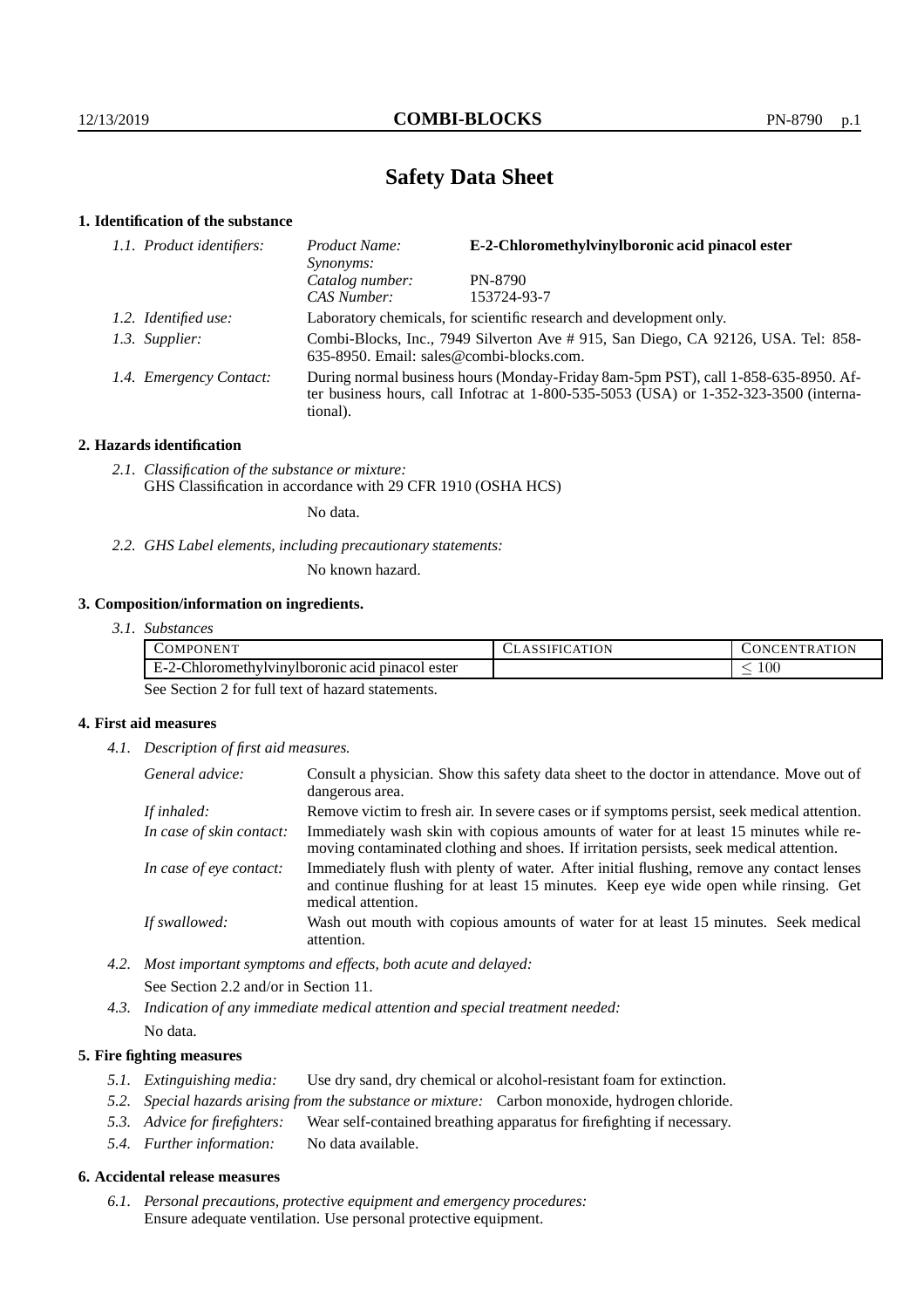|                                                                                                                                  | 6.2. Environmental precautions:                                                                                                                                                        |                                                                                                                                                                                                                                                                            |  |  |  |
|----------------------------------------------------------------------------------------------------------------------------------|----------------------------------------------------------------------------------------------------------------------------------------------------------------------------------------|----------------------------------------------------------------------------------------------------------------------------------------------------------------------------------------------------------------------------------------------------------------------------|--|--|--|
|                                                                                                                                  | Should not be released into the environment. See Section 12 for additional ecological information.                                                                                     |                                                                                                                                                                                                                                                                            |  |  |  |
|                                                                                                                                  | 6.3. Methods and materials for containment and cleaning up:                                                                                                                            |                                                                                                                                                                                                                                                                            |  |  |  |
|                                                                                                                                  | Sweep up or vacuum up spillage and collect in suitable container for disposal.                                                                                                         |                                                                                                                                                                                                                                                                            |  |  |  |
|                                                                                                                                  | 6.4. Reference to other sections:                                                                                                                                                      |                                                                                                                                                                                                                                                                            |  |  |  |
|                                                                                                                                  |                                                                                                                                                                                        | Refer to protective measures listed in Sections 8 and 13.                                                                                                                                                                                                                  |  |  |  |
|                                                                                                                                  | 7. Handling and storage                                                                                                                                                                |                                                                                                                                                                                                                                                                            |  |  |  |
|                                                                                                                                  |                                                                                                                                                                                        | 7.1. Precautions for safe handling: Avoid contact with skin and eyes. Avoid inhalation of vapour or mist. Keep away<br>from sources of ignition - No smoking. Take measures to prevent the build up of electro-<br>static charge. For precautions see section 2.2.         |  |  |  |
| 7.2. Conditions for safe storage, including any incompatibilities: Store under $-20^{\circ}$ C. Keep container tightly closed in |                                                                                                                                                                                        | a dry and well-ventilated place. Containers which are opened must be carefully resealed<br>and kept upright to prevent leakage.                                                                                                                                            |  |  |  |
|                                                                                                                                  | Laboratory chemicals, for scientific research and development only.<br>7.3. Specific end use(s):                                                                                       |                                                                                                                                                                                                                                                                            |  |  |  |
|                                                                                                                                  | 8. Exposure Controls / Personal protection                                                                                                                                             |                                                                                                                                                                                                                                                                            |  |  |  |
|                                                                                                                                  | 8.1. Control parameters:                                                                                                                                                               |                                                                                                                                                                                                                                                                            |  |  |  |
|                                                                                                                                  |                                                                                                                                                                                        | Components with workplace control parameters: Contains no substances with occupational exposure limit values.                                                                                                                                                              |  |  |  |
|                                                                                                                                  | 8.2. Exposure controls:                                                                                                                                                                |                                                                                                                                                                                                                                                                            |  |  |  |
|                                                                                                                                  | Appropriate engineering controls: Ensure that eyewash stations and safety showers are close to the workstation<br>location. Ensure adequate ventilation, especially in confined areas. |                                                                                                                                                                                                                                                                            |  |  |  |
|                                                                                                                                  | Personal protective equipment:                                                                                                                                                         |                                                                                                                                                                                                                                                                            |  |  |  |
|                                                                                                                                  | Eye/face protection:                                                                                                                                                                   | Wear appropriate protective eyeglasses or chemical safety goggles as described by OSHA's<br>eye and face protection regulations in 29 CFR 1910.133 or European Standard EN166.                                                                                             |  |  |  |
|                                                                                                                                  | Skin protection:                                                                                                                                                                       | Handle with gloves. Gloves must be inspected prior to use. Use proper glove removal<br>technique (without touching glove's outer surface) to avoid skin contact with this product.<br>Dispose of contaminated gloves after use in accordance with applicable laws and good |  |  |  |

laboratory practices. Wash and dry hands Body Protection: Complete suit protecting against chemicals, Flame retardant antistatic protective clothing., The type of protective equipment must be selected according to the concentration and amount of the dangerous substance at the specific workplace.

Respiratory protection:

Control of environmental exposure: Prevent further leakage or spillage if safe to do so. Do not let product enter drains.

# **9. Physical and chemical properties**

*9.1. Information on basic physical and chemical properties*

| (a)                        | Appearance:                                   | Liquid   |
|----------------------------|-----------------------------------------------|----------|
| (b)                        | Odour:                                        | No data  |
| (c)                        | Odour Threshold:                              | No data  |
| (d)                        | $pH$ :                                        | No data  |
| (e)                        | Melting point/freezing point:                 | No date. |
| (f)                        | Initial boiling point and boiling range:      | No data  |
| (g)                        | Flash point:                                  | No data  |
| (h)                        | Evaporatoin rate:                             | No data  |
| (i)                        | Flammability (solid, gas):                    | No data  |
| (j)                        | Upper/lower flammability or explosive limits: | No data  |
| $\rm(k)$                   | Vapour pressure:                              | No data  |
| $\left( \mathrm{l}\right)$ | Vapour density:                               | No data  |
| (m)                        | Relative density:                             | No data  |
| (n)                        | Water solubility:                             | No data  |
| $\circ$                    | Partition coefficient: n-octanol/water:       | No data  |
| (p)                        | Auto-ignition:                                | No data  |
| (q)                        | Decomposition temperature:                    | No data  |
| (r)                        | Viscosity:                                    | No data  |
| (s)                        | Explosive properties:                         | No data  |
| (t)                        | Oxidizing properties:                         | No data  |
|                            |                                               |          |